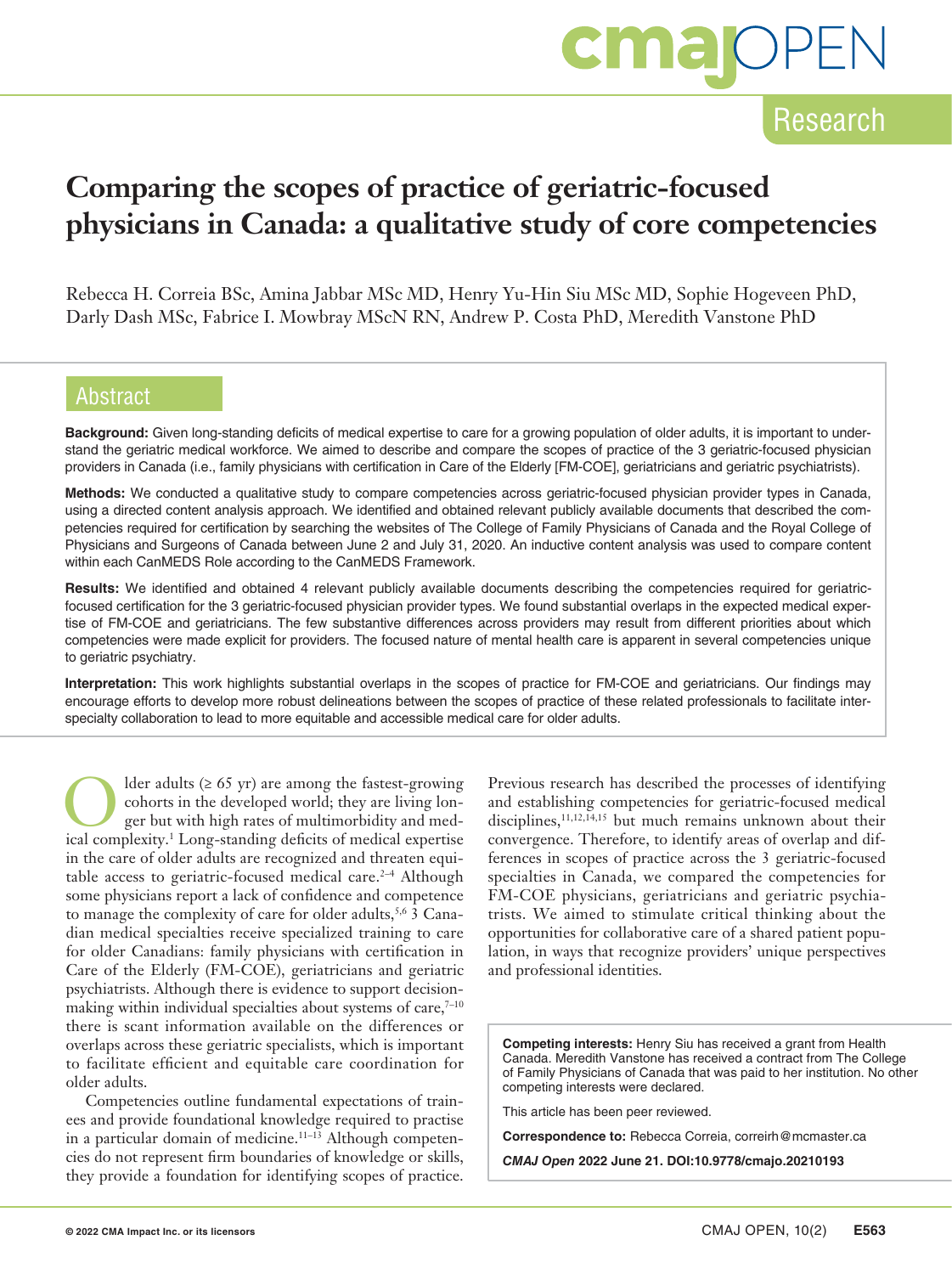# **cma**OPEN

#### Research

### **Methods**

#### **Study design and setting**

We followed the Standards for Reporting Qualitative Research (SRQR) guideline16 to report this study and used a comparative approach to document analysis to identify overlap across the competencies of Canadian FM-COE physicians, geriatricians and geriatric psychiatrists, as defined by The College of Family Physicians of Canada (CFPC) and the Royal College of Physicians and Surgeons of Canada (RCPSC), respectively.17 The FM-COE comprises a heterogeneous group of family physicians who practise in inpatient and outpatient settings, and dedicate different proportions of their medical practice to focused care of older adults.2 Most geriatricians practise within academic health sciences centres and community hospitals, and engage in hospital-based practice.<sup>4</sup> Similar to geriatricians, geriatric psychiatrists provide care across inpatient and outpatient settings.<sup>11</sup>

#### **Data sources**

The CFPC and the RCPSC provide publicly available documentation of the competencies required to be a certified practitioner of each geriatric-focused specialty. We searched the CFPC and RCPSC websites for the terms "competenc\* AND Canada AND care of the elderly OR geriatric psychiatry OR geriatric medicine." The search was conducted between June 2 and July 31, 2020.

We consulted clinical education leaders in each geriatricfocused specialty to confirm the completeness and relevance of these documents. We consulted FM-COE program directors to obtain applicant and match data for the 2019 (July 1, 2019, to June 30, 2020) and 2020 (July 1, 2020, to June 30, 2021) academic years, because the Canadian Resident Matching Service was not nationwide for those 2 years. We consulted 15 FM-COE program directors across Canada (none of whom were members of our author group). We selected them from the current list of program directors at Canadian medical schools and solicited their input by email in May 2021. We asked each director to share the number of COE spots (6 or 12 mo in length) their program had and the number of COE spots that had been filled, for each of those 2 academic years. One of the authors (H.S.) is a practising FM-COE physician and another is a geriatrician (A.J.), and both confirmed the relevance of the search results.

#### **Data analysis**

Two researchers (A.J. and R.C.) reviewed the documents in full and used a data extraction template to examine and code the documents independently using a directed (deductive) content analysis approach to organize and compare data across specialties.17,18 The CanMEDS and CanMEDS–Family Medicine (FM) Frameworks were used to examine the relevance of competencies to the 7 CanMEDS Roles: medical expert/family medicine expert, communicator, collaborator, leader, health advocate, scholar and professional.19,20 The CanMEDS–FM is the CFPC-adapted version of the CanMEDS Framework, wherein "medical expert" is replaced with "family medicine expert."<sup>20</sup>

Two authors (A.J. and R.C.) compared the presence of competencies within each CanMEDS Role across each of the specialties and documented memos to identify patterns. All of the authors reviewed and resolved areas of disagreement through discussion. Concordance and discordance within each Can-MEDS Role were identified through inductive content analysis.

#### **Ethics approval**

Data were publicly available, and ethics approval for this project was thus not required.

#### **Results**

We analyzed 4 documents on the CFPC and RCPSC websites that described the educational competencies and priority topics required to be a certified practitioner of FM-COE, geriatric medicine or geriatric psychiatry (Table 1).

Table 2 displays the results of our analysis for both unique and shared competencies, grouped by CanMEDS Roles. In each category, concordance is described before difference.

| Table 1: The College of Family Physicians of Canada and the Royal College of Physicians and Surgeons of Canada competency<br>documents pertaining to geriatric-focused providers |                                                                                                                                             |                                                                                     |  |  |  |  |
|----------------------------------------------------------------------------------------------------------------------------------------------------------------------------------|---------------------------------------------------------------------------------------------------------------------------------------------|-------------------------------------------------------------------------------------|--|--|--|--|
|                                                                                                                                                                                  | Competency document                                                                                                                         |                                                                                     |  |  |  |  |
| Specialty                                                                                                                                                                        | The College of Family Physicians of Canada                                                                                                  | The Royal College of Physicians and Surgeons of Canada                              |  |  |  |  |
| <b>FM-COE</b>                                                                                                                                                                    | Residency training profile for family medicine and<br>enhanced skills programs leading to certificates of<br>added competence <sup>21</sup> |                                                                                     |  |  |  |  |
|                                                                                                                                                                                  | Priority topics and key features for the assessment of<br>competence in Care of the Elderly <sup>22</sup>                                   |                                                                                     |  |  |  |  |
| Geriatric medicine                                                                                                                                                               |                                                                                                                                             | Objectives of training in the subspecialty of geriatric<br>medicine $23$            |  |  |  |  |
| Geriatric psychiatry                                                                                                                                                             |                                                                                                                                             | Objectives of training in the subspecialty of geriatric<br>psychiatry <sup>24</sup> |  |  |  |  |
| Note: FM-COE = family physicians with certification in Care of the Elderly.                                                                                                      |                                                                                                                                             |                                                                                     |  |  |  |  |

**Table 1: The College of Family Physicians of Canada and the Royal College of Physicians and Surgeons of Canada competency**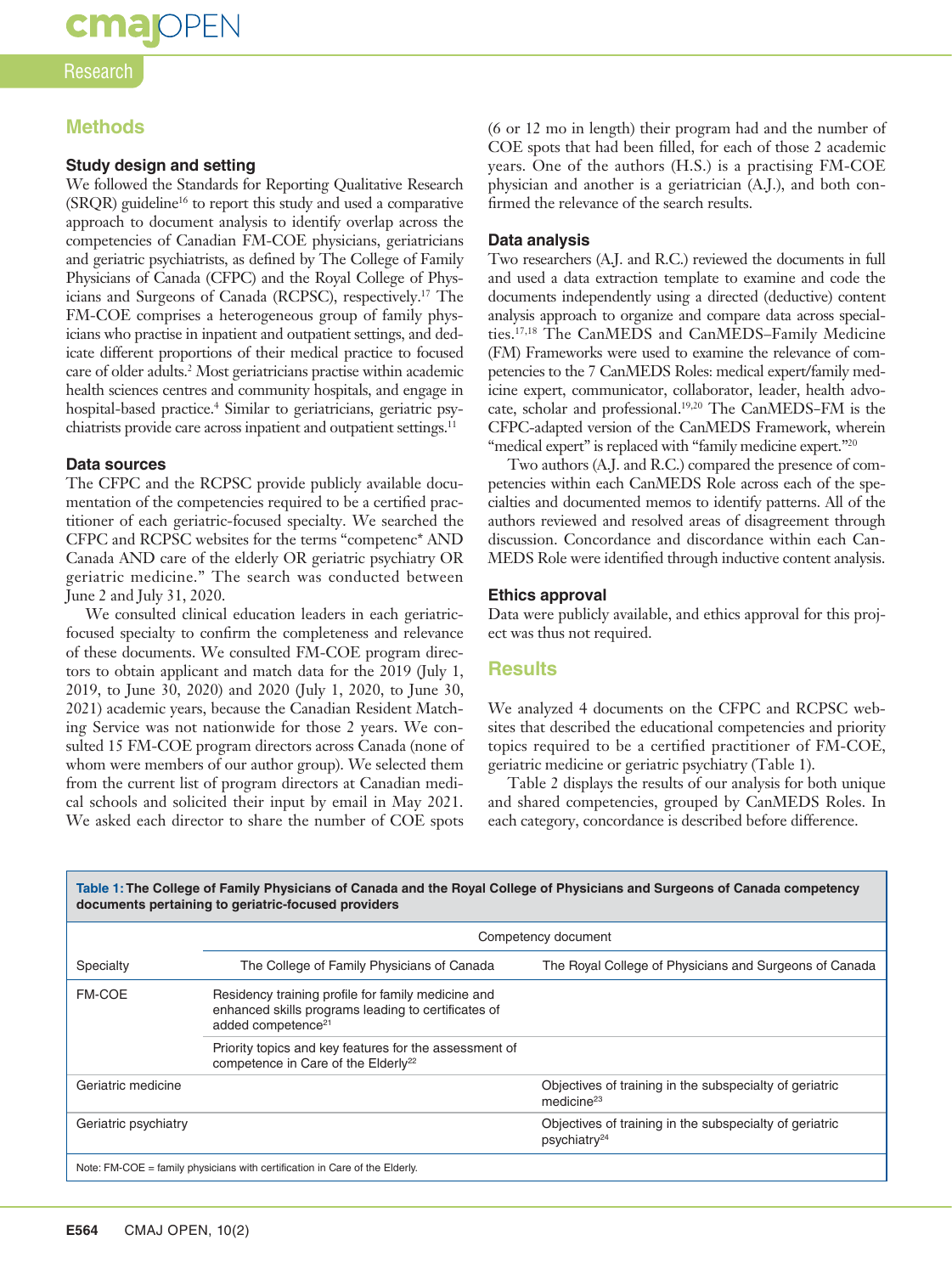# **cmajOPEN**

### Research

#### **Table 2 (part 1 of 2): Summary of the core competencies of geriatric psychiatrists, geriatricians and family physicians with certification in Care of the Elderly, by CanMEDS Roles**

| CanMEDS role                             | Competency                                                                                                                          | Geriatric<br>psychiatrist | Geriatrician | Family<br>medicine, Care<br>of the Elderly |
|------------------------------------------|-------------------------------------------------------------------------------------------------------------------------------------|---------------------------|--------------|--------------------------------------------|
| Medical expert/family<br>medicine expert | Differentiates normal and abnormal aging                                                                                            | X                         | Χ            | X                                          |
|                                          | Considers a patient's comorbidities, frailty and functional<br>status to prognosis                                                  | X                         | X            | Χ                                          |
|                                          | Prevents, diagnoses and manages delirium                                                                                            | X                         | X            | Χ                                          |
|                                          | Examines, diagnoses and manages neurocognitive disorders<br>(i.e., dementia) and associated behavioural changes or<br>disturbances  | X                         | Χ            | X                                          |
|                                          | Appropriately prescribes pharmaceuticals                                                                                            | X                         | Χ            | Χ                                          |
|                                          | Elicits patient histories                                                                                                           | X                         | X            | Χ                                          |
|                                          | Tailors interventions for health promotion and disease<br>prevention                                                                | X                         | X            | Χ                                          |
|                                          | Assesses issues related to capacity and competency (i.e.,<br>personal decision-making, driving)                                     | X                         | Χ            | Χ                                          |
|                                          | Enquire about caregiver stress and capacity                                                                                         | X                         | X            | X                                          |
|                                          | Knowledgeable about end-of-life care                                                                                                | X                         | Χ            | Χ                                          |
|                                          | Applies best practices for falls prevention and screening                                                                           |                           | Χ            | Χ                                          |
|                                          | Diagnoses and manages osteoporosis and fracture risk                                                                                |                           | X            | Χ                                          |
|                                          | Develops rehabilitative approaches                                                                                                  |                           | X            | Χ                                          |
|                                          | Performs detailed medication reviews                                                                                                |                           | X            | X                                          |
|                                          | Assesses for urinary incontinence                                                                                                   |                           | Χ            | Χ                                          |
|                                          | Diagnoses and manages pain                                                                                                          |                           | Χ            | Χ                                          |
|                                          | Manages palliative and end-of-life care issues                                                                                      |                           | X            | X                                          |
|                                          | Knowledgeable about psychotherapeutic constructs,<br>psychopharmacology and therapeutic approaches                                  | X                         |              |                                            |
|                                          | Exhibits extensive knowledge about mental illnesses and<br>psychiatric disorders                                                    | X                         |              |                                            |
|                                          | Performs a comprehensive geriatrics assessment                                                                                      |                           | X            |                                            |
|                                          | Diagnoses and manages bowel dysfunction                                                                                             |                           | X            |                                            |
| Communicator                             | Elicits and synthesizes information from patients, families and<br>care providers                                                   | X                         | X            | Χ                                          |
|                                          | Recognizes and mitigates communication barriers                                                                                     | X                         | X            | X                                          |
|                                          | Considers the merits of a second opinion                                                                                            | X                         | Χ            | Χ                                          |
|                                          | Ensures communication during transfers or handover                                                                                  | X                         | X            | Χ                                          |
|                                          | Prioritizes issues for patient encounters with a recognition that<br>the role is that of a specialist (not a primary care provider) | Χ                         | X            |                                            |
|                                          | Proficient in the use of telepsychiatry                                                                                             | X                         |              |                                            |
| Collaborator                             | Performs timely consults                                                                                                            | X                         | X            | X                                          |
|                                          | Exhibits respect for team members                                                                                                   | X                         | X            | X                                          |
|                                          | Collaborates on assessments and care management                                                                                     | X                         | X            | X                                          |
|                                          | Respects the scopes of practice, differences and overlapping<br>or shared responsibilities of providers                             | X                         | X            | Χ                                          |
|                                          | Engages in shared decision-making with families and<br>caregivers                                                                   | X                         | X            | X                                          |
|                                          | Identifies opportunities for learning and improvement                                                                               | X                         | X            | X                                          |
|                                          | Plans and delivers learning activities                                                                                              | X                         | X            | X                                          |
|                                          | Describes the roles and responsibilities of geriatric mental<br>health care teams and show leadership in teams                      | X                         |              |                                            |
|                                          | Acts as an expert resource on issues such as mental health<br>legislation                                                           | X                         |              |                                            |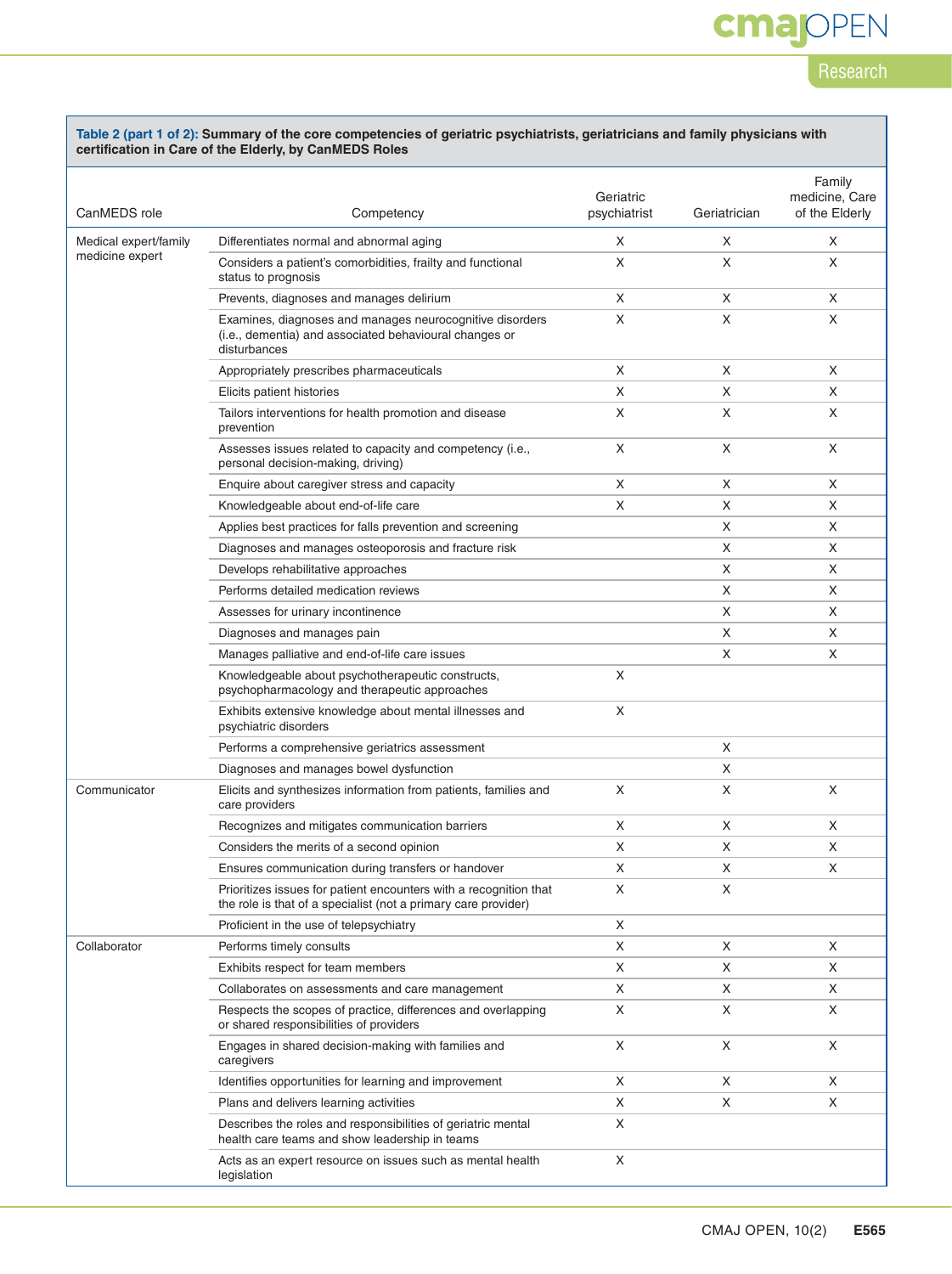### Research

**cmajOPEN** 

#### **Table 2 (part 2 of 2): Summary of the core competencies of geriatric psychiatrists, geriatricians and family physicians with certification in Care of the Elderly, by CanMEDS Roles**

| CanMEDS role    | Competency                                                                                                                        | Geriatric<br>psychiatrist | Geriatrician | Family<br>medicine, Care<br>of the Elderly |
|-----------------|-----------------------------------------------------------------------------------------------------------------------------------|---------------------------|--------------|--------------------------------------------|
| Leader          | Knowledgeable about community resources                                                                                           | X                         | X            | X                                          |
|                 | Mediates and resolves conflicts within interprofessional teams                                                                    | X                         | X            | X                                          |
|                 | Applies quality improvement principles to evaluate and improve<br>health care systems and cost-appropriate care                   | X                         | X            | X                                          |
|                 | Understands the health care system relevant to caring for older<br>patients                                                       | X                         | X            |                                            |
|                 | Competent in the use of health informatics to improve care<br>quality and optimize safety                                         |                           | X            |                                            |
|                 | Engages in stewardship of health care resources                                                                                   | X                         | X            | X                                          |
| Health advocate | Adapts to meet patient needs and preferences                                                                                      | X                         | X            | X                                          |
|                 | Recognizes and manages abuse, neglect and mistreatment of<br>older adults                                                         | X                         | X            | X                                          |
|                 | Advocates for essential hospital and community resources and<br>services                                                          | X                         | X            | X                                          |
|                 | Identifies and responds to policies affecting health                                                                              | X                         | X            | X                                          |
|                 | Identifies vulnerable and marginalized populations and<br>responds to cultural issues                                             | X                         | X            |                                            |
|                 | Identifies patient vulnerabilities                                                                                                |                           | X            |                                            |
|                 | Advocates for evidence-based health promotion                                                                                     |                           | X            |                                            |
|                 | Determines the need for immediate intervention, such as home<br>visits                                                            |                           |              | X                                          |
| Scholar         | Recognizes knowledge limitations or gaps in literature specific<br>to the medical care of geriatric populations                   | X                         | X            | X                                          |
|                 | Critically appraises evidence, research and literature                                                                            | X                         | X            |                                            |
|                 | Poses scholarly questions, selects and applies methods to<br>address questions, and communicates and disseminates<br>findings     | X                         | X            |                                            |
|                 | Participates in research, program development, medical<br>education and other activities that improve the delivery of<br>services | X                         | X            | X                                          |
|                 | Recognizes the influence of role modelling and the effect of the<br>formal, informal and hidden curricula on learners             |                           | X            |                                            |
| Professional    | Identifies the capacity for decision-making                                                                                       | X                         | X            | X                                          |
|                 | Obtains and documents informed consent                                                                                            | X                         | X            | X                                          |
|                 | Respects confidentiality, privacy and ethical codes                                                                               | X                         | X            | X                                          |
|                 | Adheres to substitute decision-making policies                                                                                    | X                         | X            | X                                          |
|                 | Exhibits appropriate professional boundaries                                                                                      | X                         | X            |                                            |
|                 | Shows a commitment to high-quality care and excellence                                                                            | Χ                         | X            |                                            |
|                 | Prioritizes personal and professional duties                                                                                      | X                         | X            |                                            |

#### **Medical expert/family medicine expert**

All 3 provider competency lists indicate proficiency is required in eliciting patient histories and tailoring health promotion and interventions for disease prevention. All are expected to differentiate normal and abnormal aging, and to consider the contributions of a patient's comorbidities, frailty and functional status, when determining patient prognosis. Appropriately prescribing pharmaceuticals and

preventing, diagnosing and managing delirium are recognized as core competencies. Providers should be able to assess issues related to capacity and competency. All providers should diagnose and manage neurocognitive disorders (i.e., dementia) and associated behavioural changes or disturbances. Each should be able to enquire about caregiver stress and capacity and be prepared to facilitate end-of-life discussions.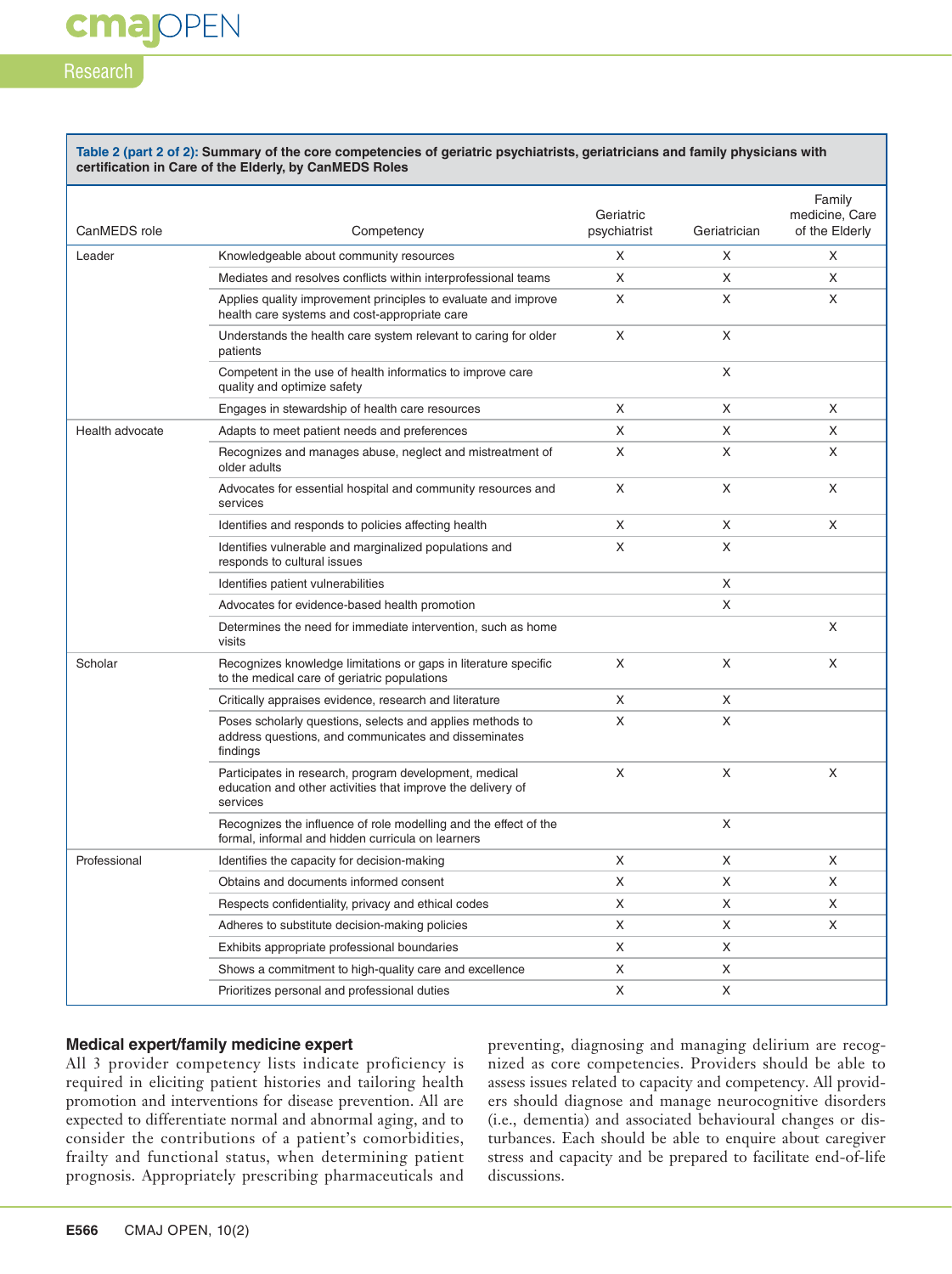cma

Research

Geriatricians and FM-COE physicians are expected to be competent in best practices for fall prevention, including the diagnosis and management of osteoporosis. Geriatricians and FM-COE physicians are also expected to perform detailed medication reviews, assess urinary incontinence, diagnose and manage pain, and manage end-of-life care issues.

Uniquely, geriatric psychiatrists must be knowledgeable about psychotherapeutic constructs, psychopharmacology and therapeutic approaches. They are expected to exhibit extensive knowledge about mental illnesses and psychiatric disorders. Geriatricians are responsible for performing comprehensive geriatric assessments.

#### **Communicator**

All providers are expected to elicit and synthesize information from patients, families and care providers, and consult with colleagues as required. They should be able to mitigate communication barriers by providing assistive devices and ensure adequate communication during transfers of care.

Geriatric psychiatrists and geriatricians should prioritize issues for patient encounters by recognizing their roles as specialists. Exclusively, geriatric psychiatrists must be proficient in the use of telepsychiatry.

#### **Collaborator**

All providers must be competent in performing timely consultation in a respectful and collaborative manner. They are expected to respect the scopes of practice, differences and overlapping responsibilities of other providers. They should aim to engage in shared decision-making with families and caregivers during team discussions and case conferences. All providers should identify learning and improvement opportunities, and plan and deliver learning activities.

Geriatric psychiatrists must be able to describe other geriatric mental health care team members' roles and responsibilities. They are also expected to show leadership and act as an expert resource on issues such as mental health legislation.

#### **Leader**

All providers must be familiar with available community resources (e.g., local social support services) to facilitate equitable patient access and use. Providers are expected to mediate and resolve conflicts that may arise. All providers should also be able to employ quality improvement methods within their respective health care systems, allocate resources efficiently and manage cost-appropriate care. They must also understand the structure and function of the health care system relevant to caring for older patients.

Geriatricians must be competent in the use of health informatics to improve the quality of care and optimize patient safety.

#### **Health advocate**

All providers should be flexible to meet patient needs and preferences for care management. They must recognize and manage abuse, neglect and mistreatment of older adults. All providers must be competent in advocating for essential hospital and community resources and services, as well as systems-level change.

Geriatricians and geriatric psychiatrists are expected to identify and respond to health policies, identify vulnerable or marginalized populations and respond to cultural issues. Geriatricians must be competent in identifying patient vulnerabilities that increase their risk of poor health and advocating for evidence-based primary care. The FM-COE physicians should be able to determine the need for immediate interventions to mitigate harm.

#### **Scholar**

All providers are expected to recognize knowledge limitations and gaps in the literature specific to the medical care of older adults. They must also be competent and engaged in research by posing scholarly questions, applying scientific methods, and communicating and disseminating findings. They are encouraged to participate in research, program development, medical education and other activities that improve health care of older adults.

Geriatricians and geriatric psychiatrists should be able to appraise evidence, research and literature critically. Exclusively, geriatricians should be able to recognize the influence of role modelling and its effect on learners.

#### **Professional**

All providers should identify decision-making capacities among patients and obtain informed consent. They must be competent in respecting patient privacy and confidentiality while recognizing, fulfilling and adhering to professional and ethical codes. They are required to conform to legal obligations, policies and procedures relevant to substitute decision-making.

Geriatricians and geriatric psychiatrists are expected to exhibit appropriate professional boundaries with patients and families. They must be competent in showing a commitment to high-quality care and excellence, while prioritizing personal and professional duties.

#### **Comparison across specialties**

As presented in Table 2, there are substantial overlaps in the competencies expected of geriatric-focused providers across the CanMEDS roles. Although there are few points of distinction between the expected competencies of geriatricians and FM-COE physicians regarding medical expertise, the focused nature of mental health care is apparent in several competencies unique to geriatric psychiatry.

Many of the similarities across the 3 provider types pertain to communicator, collaborator and health advocate roles. In addition, there are many similarities among geriatricians and geriatric psychiatrists for competencies related to leader and scholar roles. Competencies related to the professional role likely apply to all providers but were not always made explicit in the FM-COE documents.

#### **Interpretation**

We analyzed practice competencies and priority topics across geriatric-focused providers in Canada as outlined by their respective colleges. We identified substantial overlaps in the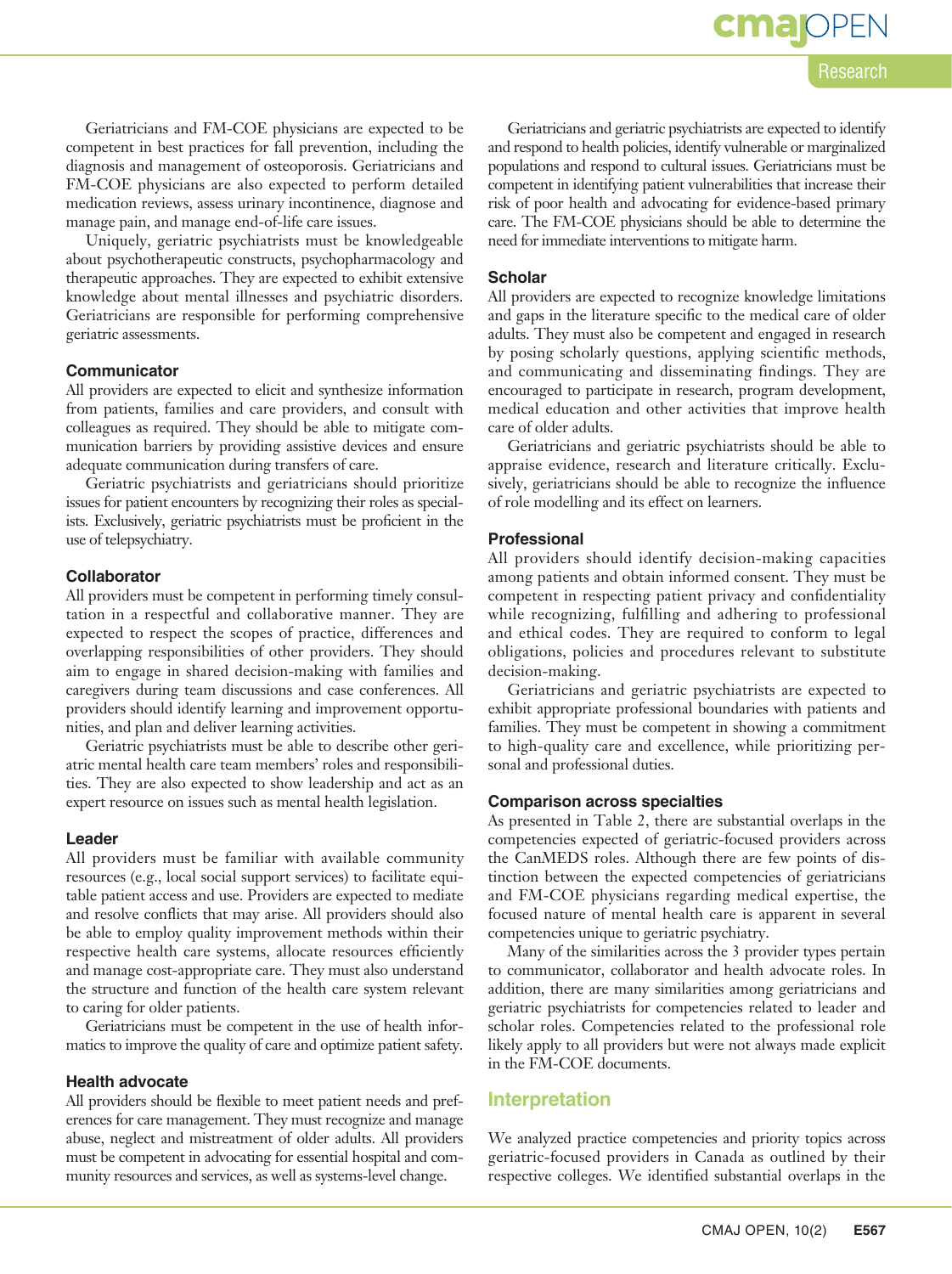# **cma** OPEN

#### Research

expected medical expertise of FM-COE physicians and geriatricians, which blurs the scopes of practice between disciplines. Although there were a few substantive differences, such as the expectation that geriatric psychiatrists be conversant with psychotherapeutic techniques and medications, some of the distinctions we identified are likely the result of different priorities about implicit and explicit competencies. Although collaboration is expected among all geriatric-focused providers, the absence of published literature concerning their shared areas of practice and individual competencies may inhibit opportunities for collaboration.

When examining the priority clinical domains set out by the CFPC, it is not initially apparent where the CanMEDS-FM Roles of scholarship, advocacy, leadership and professionalism are addressed in training. This may reflect that FM-COE training is scaffolded on top of generalist competencies within family medicine. For example, although this is not an explicit competency in the documents we reviewed, FM-COE physicians are expected to maintain appropriate professional boundaries with patients and families. The CFPC uses multiple guideline documents to detail the professional activities and clinical competencies for FM-COE physicians. The college recently published its national standards for "Core Professional Activities" (CPAs); there is a CPA list specific for PGY-3 residents pursuing an extra year of training in COE.<sup>25</sup> The CPAs list indicates that scholarship, advocacy, leadership and professionalism are expected for FM-COE physicians. Given that FM-COE physicians are family physicians first, the documents we reviewed serve to augment, not replace, the core clinical and professional competencies expected of all family physicians.

Canada has long acknowledged severe shortages in geriatric medicine and services.2,4 Although field experts and leaders encourage medical trainees to pursue a geriatric medicine specialty, $26,27$  many suggest that training through the FM-COE pathway may be more efficient.<sup>12,28,29</sup> Since 1989, family physicians have had opportunities to receive additional certification in an enhanced area of family medicine practice.<sup>30</sup> The eligibility criteria to earn the FM-COE certification vary as some physicians have earned certification through completion of their medical residency, whereas others have been certified given their previous clinical or leadership experience.<sup>30</sup> Some family physicians use their additional training to practise in several care settings and take on specialized roles — similar to their counterparts practising in similar medicine areas that have undergone different pathways into a specialty.<sup>30,31</sup> Despite similar competency profiles, geriatricians and FM-COE physicians are hired, compensated and deployed within the health care system in different ways.<sup>8,10,31</sup>

Patient care is a shared responsibility of all physicians. However, there is a need to determine how best to assign responsibility for specialized care of older adults, given physicians' overlapping scopes of practice.<sup>32</sup> Research is needed to characterize the degree to which geriatric-focused providers exemplify these competencies in daily practice and negotiate the scopes of their shared competencies, especially as medical complexity increases in patients. At present, literature describing the characteristics and practice patterns of FM-COE physicians is sparse, 8,33,34

despite the need to understand better how their medical practice differs from that of geriatricians. In addition, more research is needed to characterize the effects of geriatric-focused providers on practice patterns, patient outcomes and satisfaction, and use of health services.

Future work to identify geriatric-focused practice locations may offer insights about access to care. For instance, in remote regions of Canada, community hospitals may not have access to staff geriatric psychiatrists. However, given the overlap in medical expertise, hospitals may be able to leverage the services of either FM-COE physicians or geriatricians. This highlights an opportunity to build capacity in geriatric care among generalist physicians, who already provide much of the care for older patients. For example, collaboration between an FM-COE physician and generalist psychiatrist may help meet the psychiatric care needs of older adults in the community.

The degree of detail used to define the expected level of competence varied across disciplines, hindering our comparisons. Geriatric psychiatry framed competencies by specifying the degree of knowledge depth to which trainees and subspecialists were expected to attain, although definitions surrounding the evaluation of competence were not provided. Establishing and standardizing whether geriatric-focused providers should acquire knowledge at the "advanced" or "expert" level is essential to tailor and standardize evaluations across specialties.

#### **Limitations**

Comparisons across the 3 physician types were limited by the organization and degree of detail specified in each competency list. The RCPSC organized geriatric medicine and geriatric psychiatry competencies according to CanMEDS Roles, whereas the CFPC framed FM-COE competencies around 18 priority areas of knowledge, leaving programs to operationalize these lists into specific learning goals and outcomes. The CFPC priority topics intend to list key features for assessment and determination of competence focused on the practitioner and the patient population, which contrasts with the more exhaustive list for educational programs and curricula published by the RCPSC.

In addition, our analysis was limited to document review. However, collaboration with clinical and academic co-authors helped discern whether the competencies not explicitly stated in some lists were implied or relevant to other groups. Finally, the CFPC competency list reflects the expectations of family physicians who complete COE training through medical residency and may not represent those who earned the COE designation through clinical practice or leadership routes.

#### **Conclusion**

We compared the scopes of practice and competencies among geriatric-focused physicians in Canada. We identified substantial overlaps in the required medical expertise of FM-COE and geriatricians, and some unique discipline-specific competencies, particularly for geriatric psychiatrists. However, some competencies are not explicitly documented, and the degree of required knowledge was inadequately defined in some regulatory documents. Therefore, our findings should